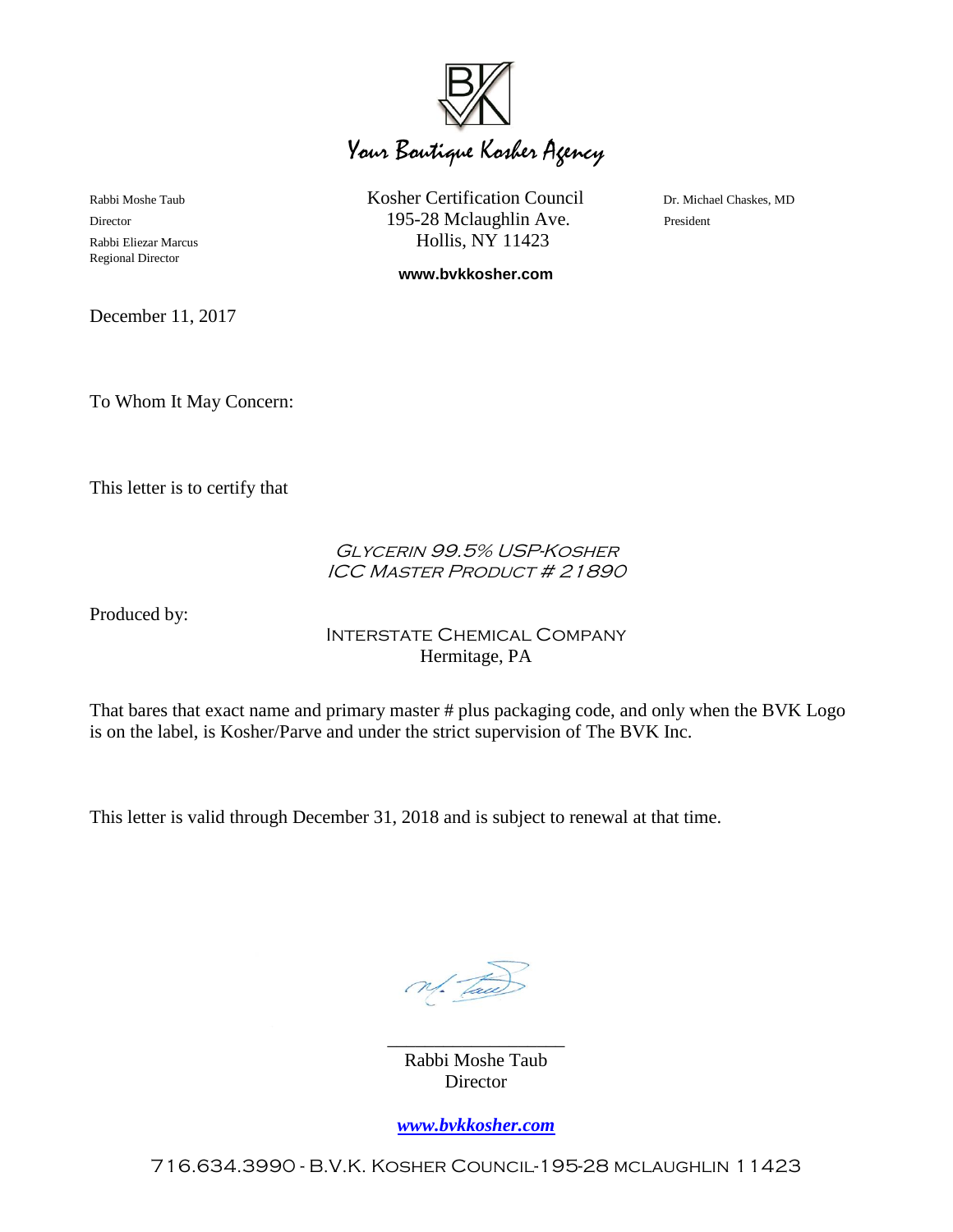

Regional Director

Rabbi Moshe Taub **Kosher Certification Council** Dr. Michael Chaskes, MD Director **195-28 Mclaughlin Ave.** President Rabbi Eliezar Marcus Hollis, NY 11423

**www.bvkkosher.com**

December 11, 2017

To Whom It May Concern:

This letter is to certify that:

Propylene Glycol USP Phosphoric Acid-Food Grade SODIUM METHYLATE, METHANOL Caustic Soda, Intercool P-323 Triethanolamine 99% NF Isopropyl Alcohol CAUSTIC POTASH 45%

Blended / Packaged / Distributed by:

Interstate Chemical Company Hermitage, PA

Are Kosher and certified under The BVK Inc. Interstate Chemical Co. uses their own dedicated fleet of tankers for shipping, with certified Kosher wash-outs only.

N. Tac

Rabbi Moshe Taub **Director** 

\_\_\_\_\_\_\_\_\_\_\_\_\_\_\_\_\_\_\_

*[www.bvkkosher.com](http://www.bvkkosher.com/)*

716.634.3990 - B.V.K. Kosher Council-195-28 mclaughlin 11423